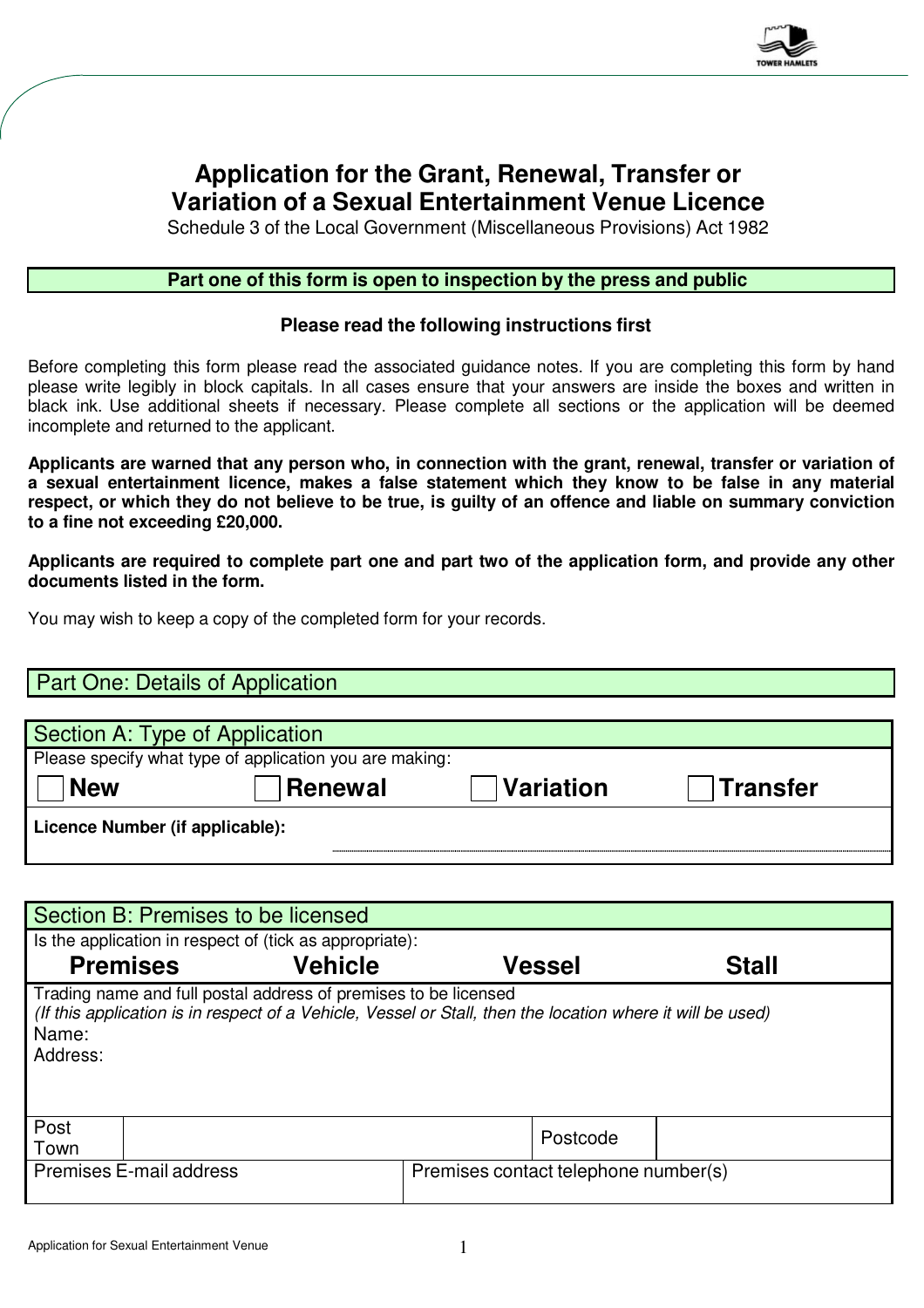

| Section C: Applicant Details                                    |                                |  |
|-----------------------------------------------------------------|--------------------------------|--|
| Please state whether you are applying for a premises licence as |                                |  |
| a) an individual or individuals                                 | $\Box$ please complete box (1) |  |
| b) a limited company                                            | $\Box$ please complete box (2) |  |
| c) a partnership                                                | $\Box$ please complete box (2) |  |
| d) other                                                        | $\Box$ please complete box (2) |  |

| (1): First Individual Applicant Details                                                                             |                 |             |           |         |       |
|---------------------------------------------------------------------------------------------------------------------|-----------------|-------------|-----------|---------|-------|
| MR I                                                                                                                | MRS [           | MISS $\Box$ | <b>MS</b> |         | Other |
| First names                                                                                                         |                 |             |           | Surname |       |
| Please do not complete if this is a private residential address - This information is provided in Part 2<br>Address |                 |             |           |         |       |
| Age of applicant                                                                                                    | <b>Over 18:</b> | Yes         |           | No      |       |

| (1): Second Individual Applicant Details (Insert further pages if necessary for more than 2 applicants)             |          |             |           |         |       |
|---------------------------------------------------------------------------------------------------------------------|----------|-------------|-----------|---------|-------|
| $MR \sqsubset$                                                                                                      | MRS      | MISS $\Box$ | $MS \Box$ |         | Other |
| First names                                                                                                         |          |             |           | Surname |       |
| Please do not complete if this is a private residential address - This information is provided in Part 2<br>Address |          |             |           |         |       |
| Age of applicant                                                                                                    | Over 18: | Yes:        |           | No.     |       |

| (2): Other Applicant Details |  |          |  |
|------------------------------|--|----------|--|
| Name                         |  |          |  |
| Registered number            |  |          |  |
| Description of applicant     |  |          |  |
| <b>Registered Address</b>    |  |          |  |
| Post Town                    |  | Postcode |  |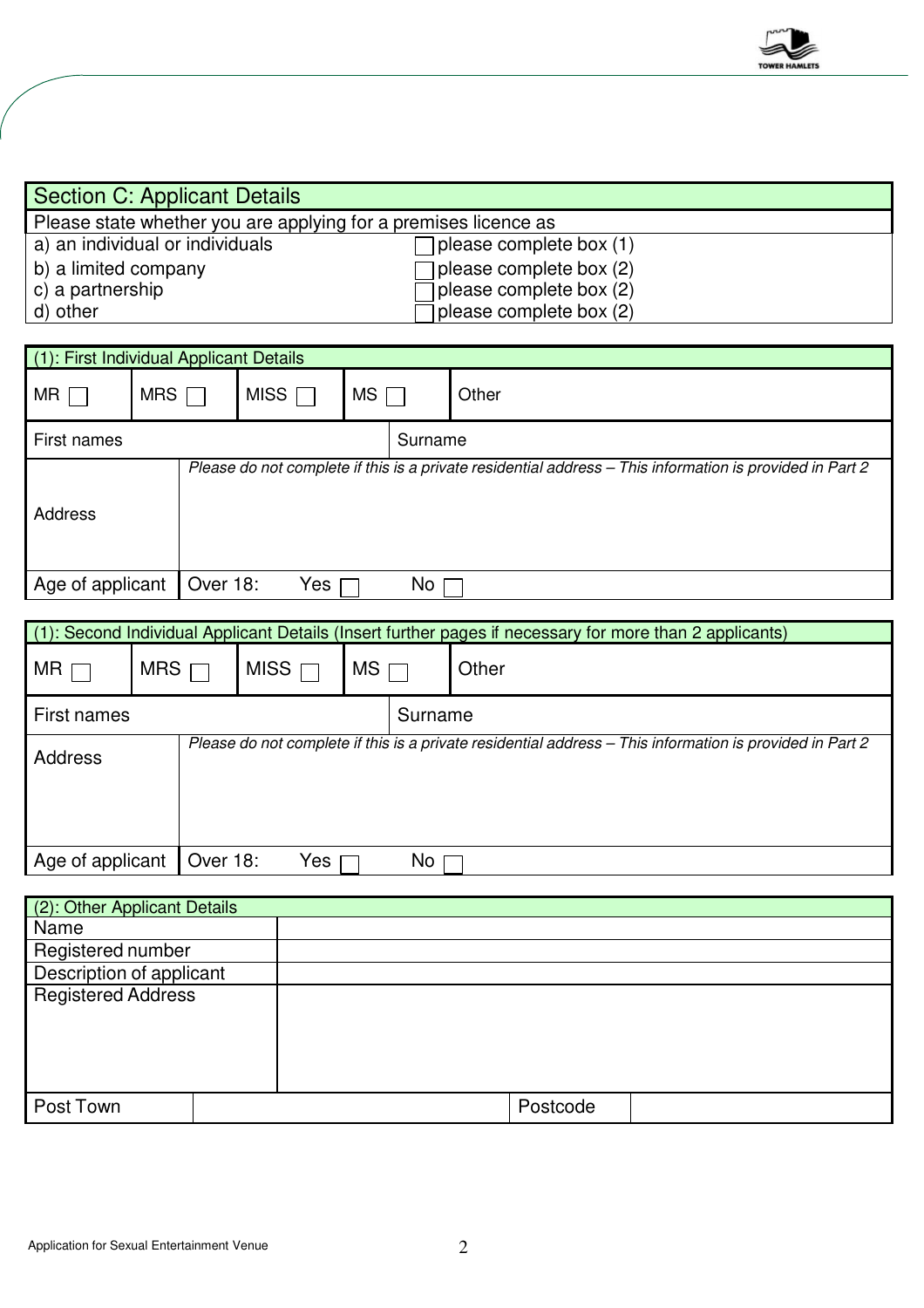

| <b>Section D: Premises Details</b>                                                                                                                                                                      |
|---------------------------------------------------------------------------------------------------------------------------------------------------------------------------------------------------------|
| 1. What is the nature of the applicant's interest in the premises (please tick as appropriate)<br>a) Freehold<br>b) Leasehold                                                                           |
| 2. If the applicant's interest in the premises is a leasehold one, please state whether it is a:<br>a) head lease<br>b) sub lease                                                                       |
| 3. the name and full address of the landlord (if applicable)                                                                                                                                            |
| 4. the name and full address of the superior landlord (if applicable)                                                                                                                                   |
| 5. Is the whole of the premises to be used under the licence?<br>a) Yes<br>b) No                                                                                                                        |
| 6. If "no" please state which part of the premises is to be used for the purpose of the licence:                                                                                                        |
| a) the use to which the remainder of the premises is put                                                                                                                                                |
| b) the name(s) of those who are responsible for the management of the remainder of the premises                                                                                                         |
| 7. Is the premises to be used for the purposes of the licence, so constructed or adapted as to permit<br>access to and from the premises for members of the public who are disabled?<br>a) Yes<br>b) No |
| If "No" please state the applicant's proposals for affording such access                                                                                                                                |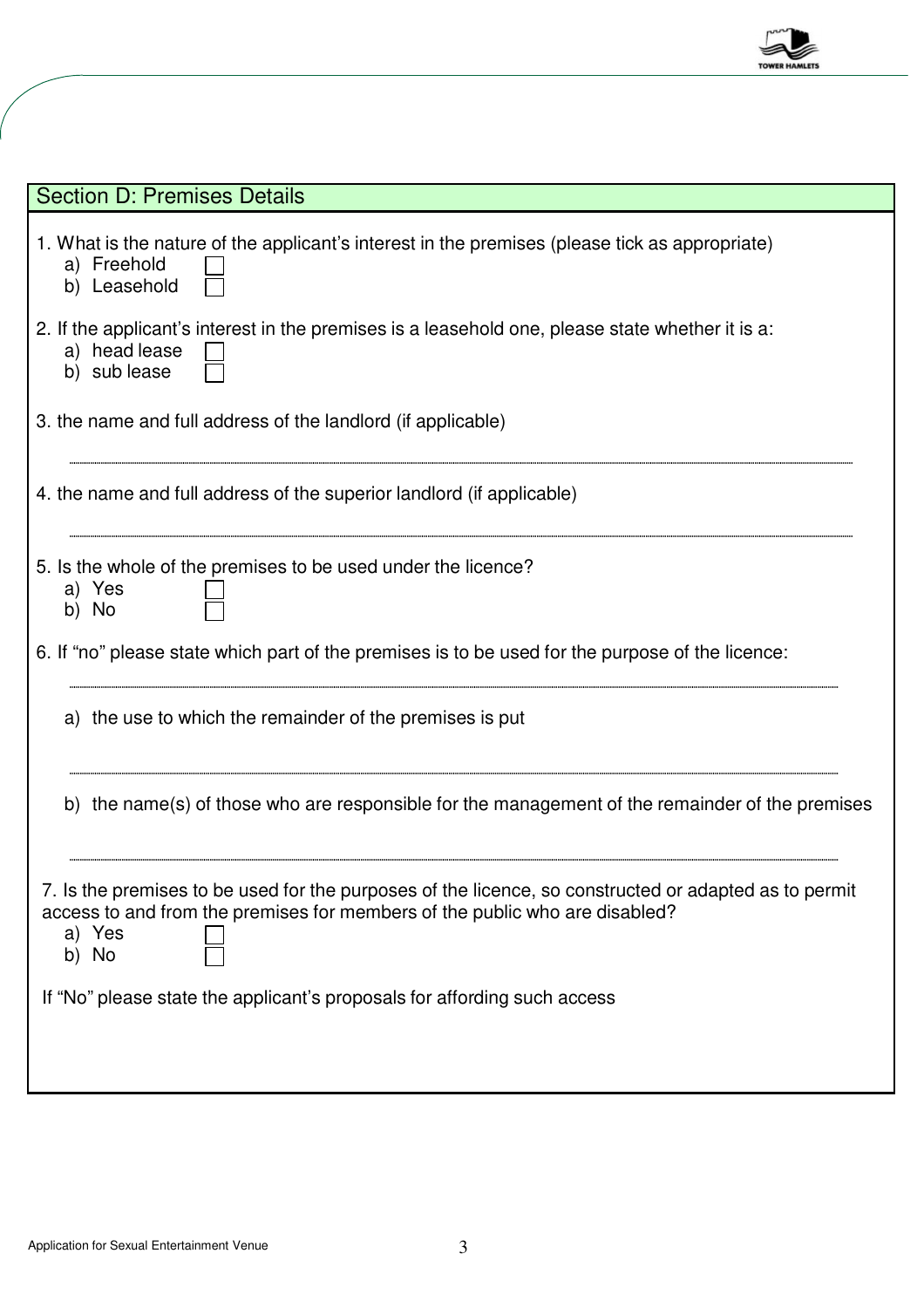

| 7. Is the premises, vehicle, vessel or stall which is to be used for the purposes of the licence, in use as<br>a sex establishment at the date of this application?<br>a) Yes<br>b) No                                                                                                             |
|----------------------------------------------------------------------------------------------------------------------------------------------------------------------------------------------------------------------------------------------------------------------------------------------------|
| If the answer is "Yes", please state the name and full address of the person(s) or body who operated<br>the premises, vehicle, vessel or stall as a sex establishment at the date of this application, and the<br>date (where known) the premises, vehicle, vessel or stall was first used as such |
| If the answer is "No" please state the purpose(s) it is currently being used for                                                                                                                                                                                                                   |
|                                                                                                                                                                                                                                                                                                    |

| <b>Section E: Current Licences</b>                                                                                                             |
|------------------------------------------------------------------------------------------------------------------------------------------------|
| 1. Is the Premises licensed under any other Act (e.g. the Licensing Act 2003)?<br>a) Yes<br>b) No                                              |
| 2. If yes, please provide details of the licence(s), including the name of the Licence Holder and any<br><b>Designated Premises Supervisor</b> |
|                                                                                                                                                |
|                                                                                                                                                |
|                                                                                                                                                |
|                                                                                                                                                |
|                                                                                                                                                |
|                                                                                                                                                |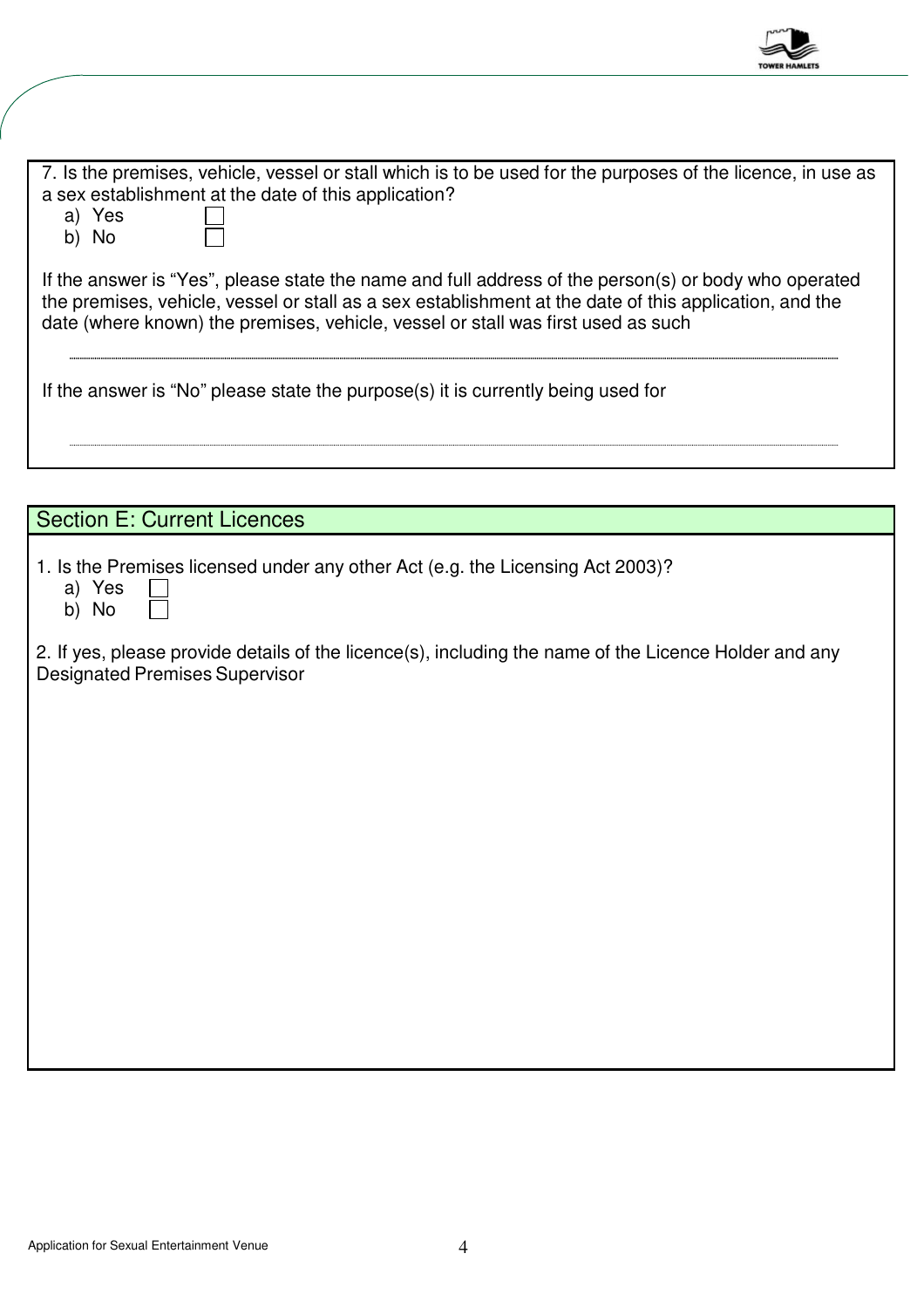

| <b>Section F: Business Details</b>                                                                                                                                                                                                                                                                                                                                                                                                                                                       |                     |  |  |  |  |
|------------------------------------------------------------------------------------------------------------------------------------------------------------------------------------------------------------------------------------------------------------------------------------------------------------------------------------------------------------------------------------------------------------------------------------------------------------------------------------------|---------------------|--|--|--|--|
| Each person named in this section will need to complete Part 2 of the application - Personal Details Form                                                                                                                                                                                                                                                                                                                                                                                |                     |  |  |  |  |
| 1. Under what name will the business be trading?                                                                                                                                                                                                                                                                                                                                                                                                                                         |                     |  |  |  |  |
| 2. If the applicant is a company or other corporate body, please give the names of the applicants<br>directors and company secretary:<br>Name                                                                                                                                                                                                                                                                                                                                            |                     |  |  |  |  |
|                                                                                                                                                                                                                                                                                                                                                                                                                                                                                          |                     |  |  |  |  |
| Use additional sheets to continue if necessary<br>2. Is the whole of the business owned by the applicant, and the applicant does not share the profits of<br>the business with any other person or body?<br>a) Yes<br>b) No<br>If the answer is "No", please state the name(s) of those who will share in the profits of the business. In<br>each case, please state the percentage share of the profits to be taken by each person or body<br>involved in the ownership of the business |                     |  |  |  |  |
| Name                                                                                                                                                                                                                                                                                                                                                                                                                                                                                     | Percentage<br>share |  |  |  |  |
| Use additional sheets to continue if necessary                                                                                                                                                                                                                                                                                                                                                                                                                                           |                     |  |  |  |  |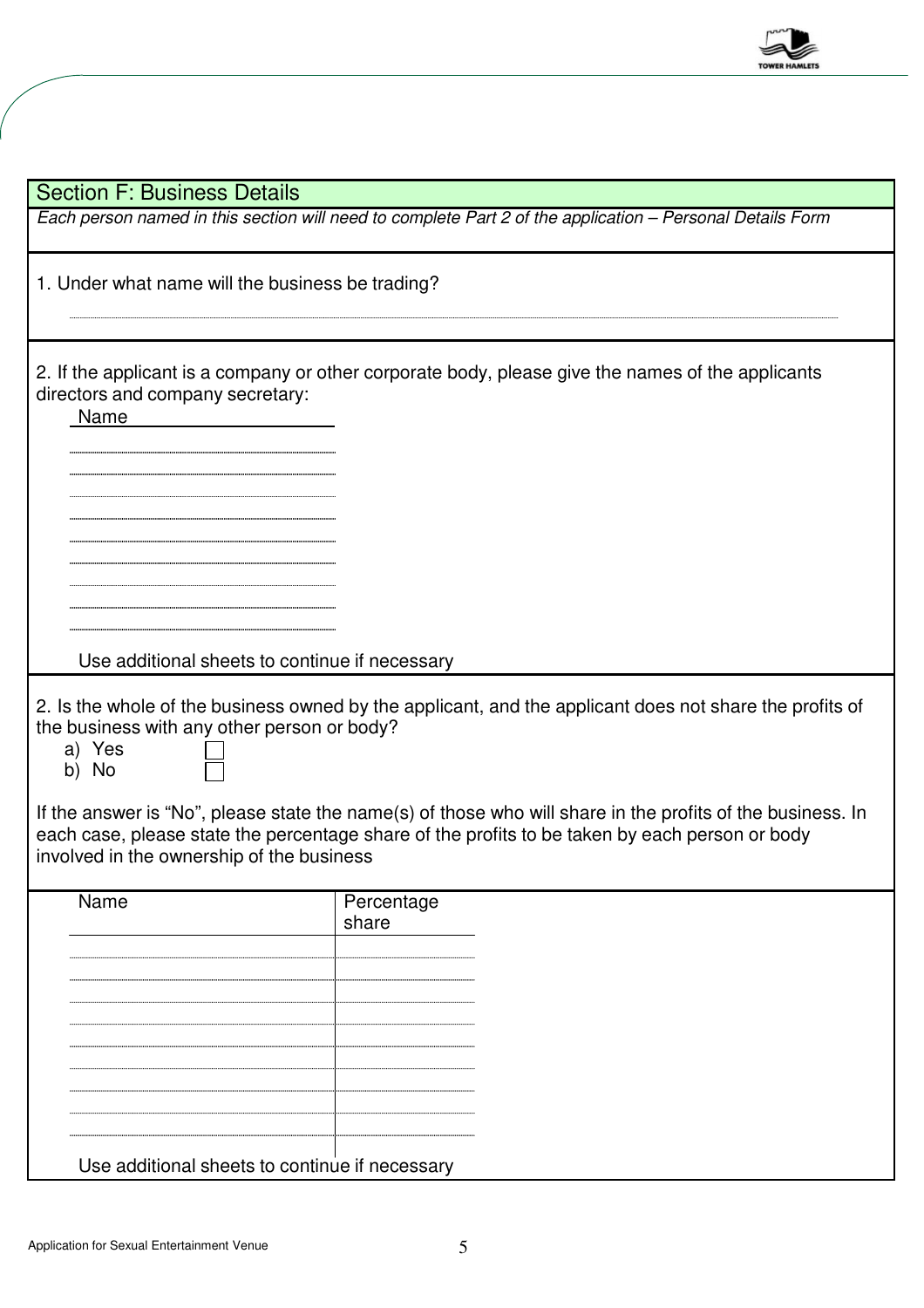

Section G: Advertising Details

When considering types of advertising in this section, please refer to the Councils Standard Conditions on Touting for Business and Premises Appearance, which are attached to the Sex Establishment **Policy** 

1. What advertisement(s) or display(s) are to be exhibited on the exterior of the premises?

2. Please state the size(s) of any advertisement(s) or display(s) mentioned in the above question

3. Please state any proposals for solicitation of the business in public areas. E.g. fliers, business cards, billboard advertising, personal solicitation or advertising on motor vehicles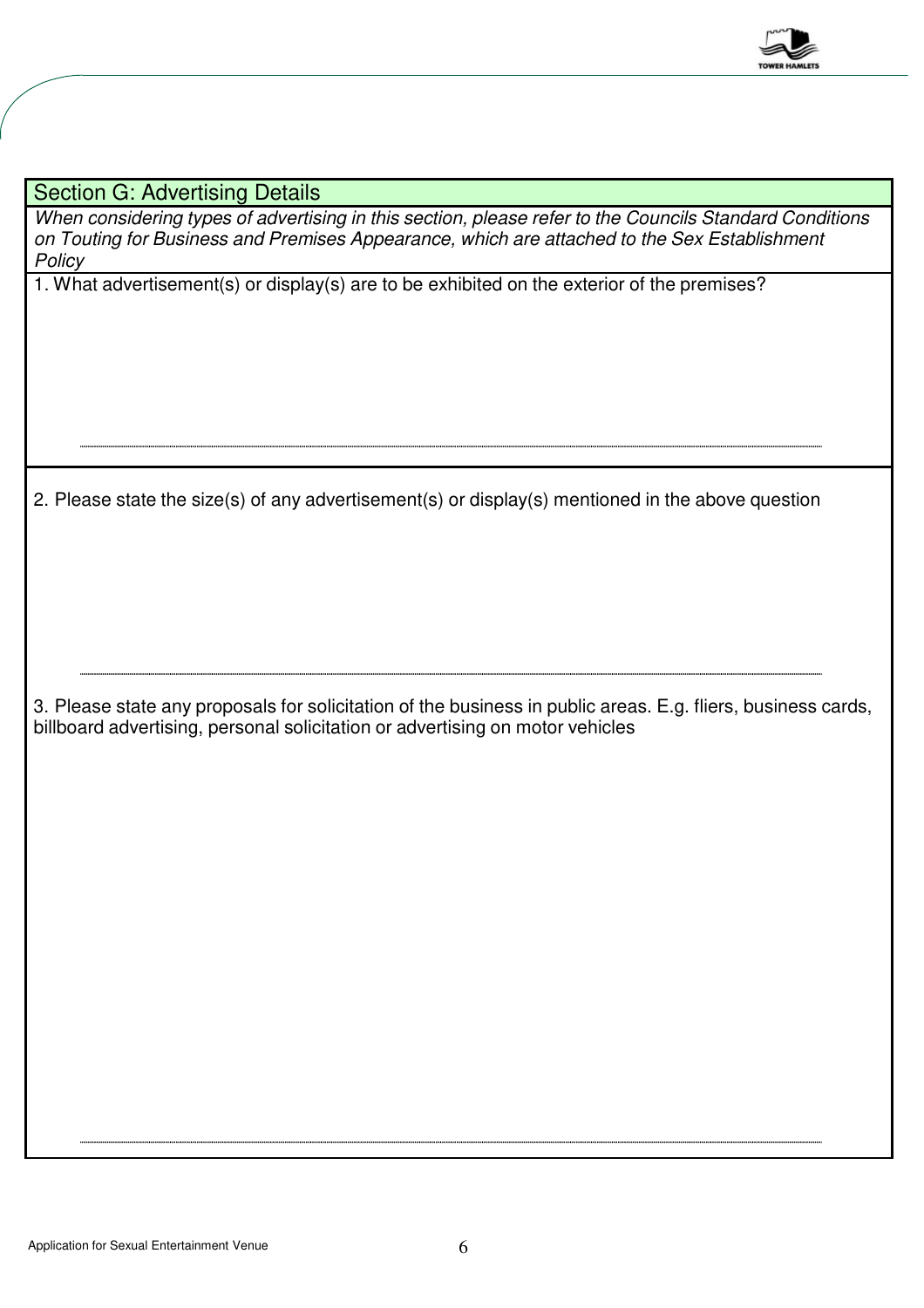

|                                                                                       | Section H: Operation of the Premises |         |                                                                                                           |  |  |
|---------------------------------------------------------------------------------------|--------------------------------------|---------|-----------------------------------------------------------------------------------------------------------|--|--|
| 1. Please state the proposed opening times of the premises, vehicle, vessel or stall: |                                      |         |                                                                                                           |  |  |
| (Gives times in a 24h clock format)                                                   |                                      |         |                                                                                                           |  |  |
|                                                                                       |                                      |         |                                                                                                           |  |  |
| Day                                                                                   | Opening                              | Closing |                                                                                                           |  |  |
| Monday                                                                                |                                      |         |                                                                                                           |  |  |
| Tuesday                                                                               |                                      |         |                                                                                                           |  |  |
| Wednesday                                                                             |                                      |         |                                                                                                           |  |  |
| Thursday                                                                              |                                      |         |                                                                                                           |  |  |
| Friday                                                                                |                                      |         |                                                                                                           |  |  |
| Saturday                                                                              |                                      |         |                                                                                                           |  |  |
| Sunday                                                                                |                                      |         |                                                                                                           |  |  |
| the licence is sought from being visible to passers-by?                               |                                      |         | 2. What means are to be taken to prevent the interior of the premises, vehicle, vessel or stall for which |  |  |
|                                                                                       |                                      |         | 3. Have you read and understood the Councils standard conditions for sexual entertainment venues?         |  |  |
| a) Yes<br>b) No                                                                       |                                      |         |                                                                                                           |  |  |
|                                                                                       |                                      |         |                                                                                                           |  |  |
| a) Yes<br>b) No                                                                       |                                      |         | 4. Are you able to comply with the Councils standard conditions for sexual entertainment venues?          |  |  |
| If no, please give the reasons why not:                                               |                                      |         |                                                                                                           |  |  |
|                                                                                       |                                      |         |                                                                                                           |  |  |
|                                                                                       |                                      |         |                                                                                                           |  |  |
|                                                                                       |                                      |         |                                                                                                           |  |  |
|                                                                                       |                                      |         |                                                                                                           |  |  |
|                                                                                       |                                      |         |                                                                                                           |  |  |
|                                                                                       |                                      |         |                                                                                                           |  |  |
|                                                                                       |                                      |         |                                                                                                           |  |  |
|                                                                                       |                                      |         |                                                                                                           |  |  |
|                                                                                       |                                      |         |                                                                                                           |  |  |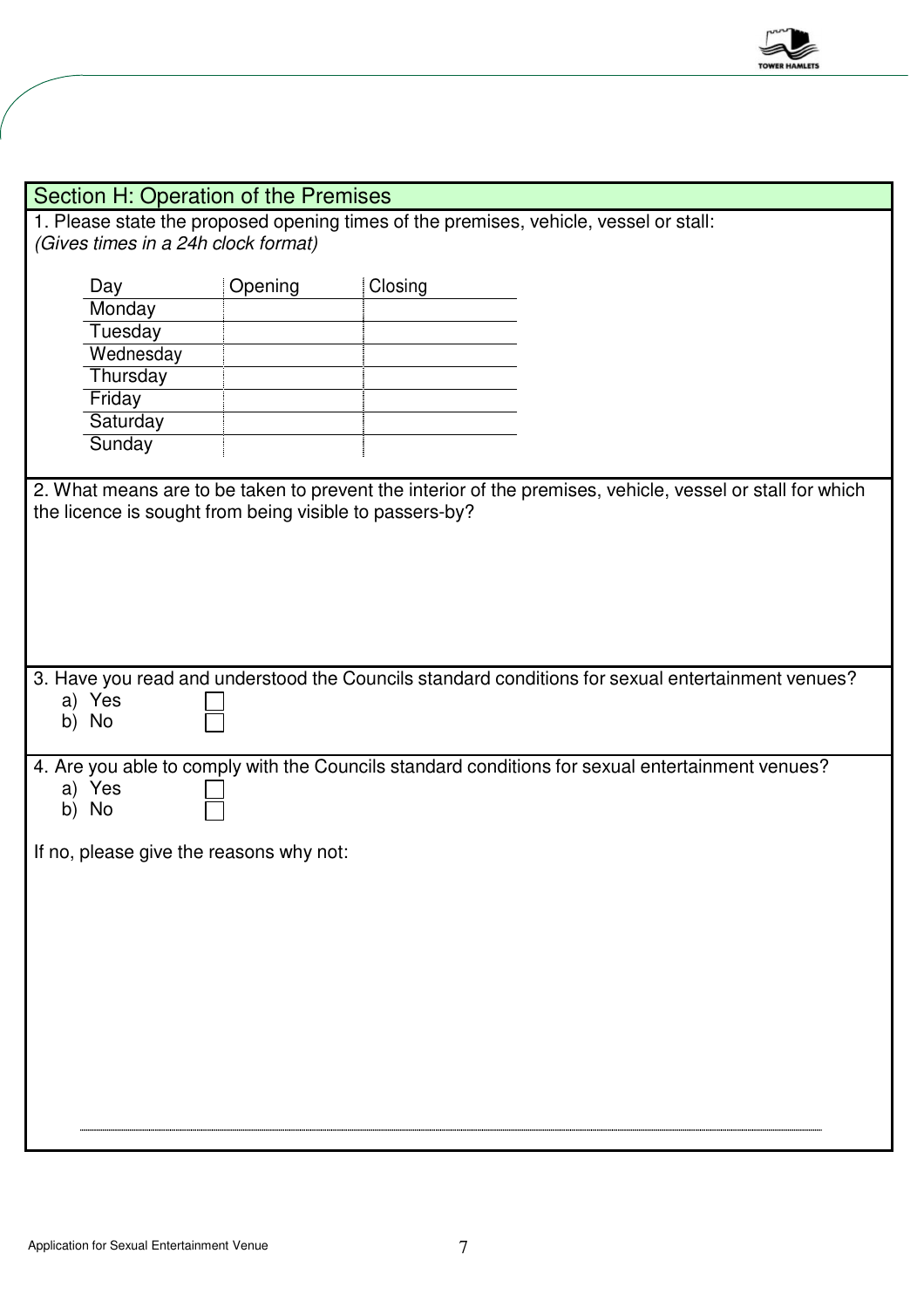

5. Please give details of any additional conditions you would like to propose, or conditions you like to amend or remove. The Council will expect applicants to address the following factors:

- a) Preventing nuisance to residents and businesses in the vicinity
- b) Public safety
- c) Preventing crime and disorder
- d) Protecting children from harm
- e) Procedures for checking employees age and right to work in the UK
- f) Procedures for training of all staff in the Code of Conduct for Dancers, and for compliance with licence conditions and requirements
- g) Procedures for notifying customers of the Dancers code of conduct
- h) System for monitoring compliance with the venues policy for welfare of dancers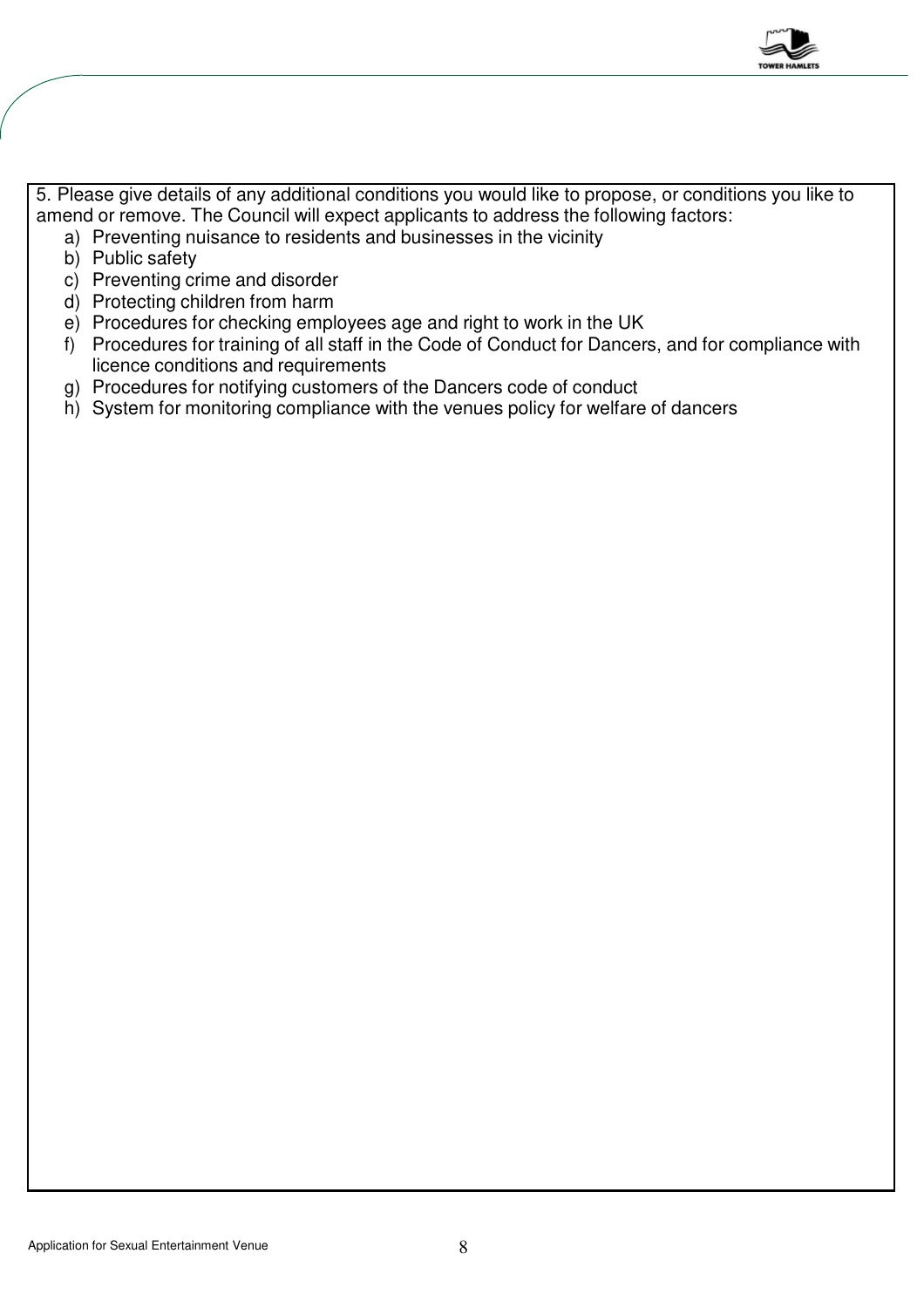

| Section I: Management of the Premises                                                                                                                                         |                |  |  |  |
|-------------------------------------------------------------------------------------------------------------------------------------------------------------------------------|----------------|--|--|--|
| Each person named in this section will need to complete Part 2 of the application - Personal details form                                                                     |                |  |  |  |
| 1. Please give the name of the person who will be responsible for the day to day management of the<br>premises. ("the Manager")                                               |                |  |  |  |
| Name:<br>Role:                                                                                                                                                                |                |  |  |  |
| 2. Will this person be based at the premises and will the management of the premises be their sole and<br>exclusive occupation?<br>a) Yes<br>b) No                            |                |  |  |  |
| 3. If no, then please give details of how they are responsible for the day to day management, and what<br>other arrangements are in place for the management of the premises. |                |  |  |  |
|                                                                                                                                                                               |                |  |  |  |
| 4. Which person(s) will be responsible for the day to day management in the absence of the Manager<br>(Use continuation sheets if necessary):                                 |                |  |  |  |
| Name:<br>Role:                                                                                                                                                                | Name:<br>Role: |  |  |  |
| Name:<br>Role:                                                                                                                                                                | Name:<br>Role: |  |  |  |
| Name:<br>Role:                                                                                                                                                                | Name:<br>Role: |  |  |  |
| Name:<br>Role:                                                                                                                                                                | Name:<br>Role: |  |  |  |
| 5. Please confirm that at least one of the people named in this section will be at the premises at all<br>times whilst it is open.<br>a) Yes<br>No<br>b)                      |                |  |  |  |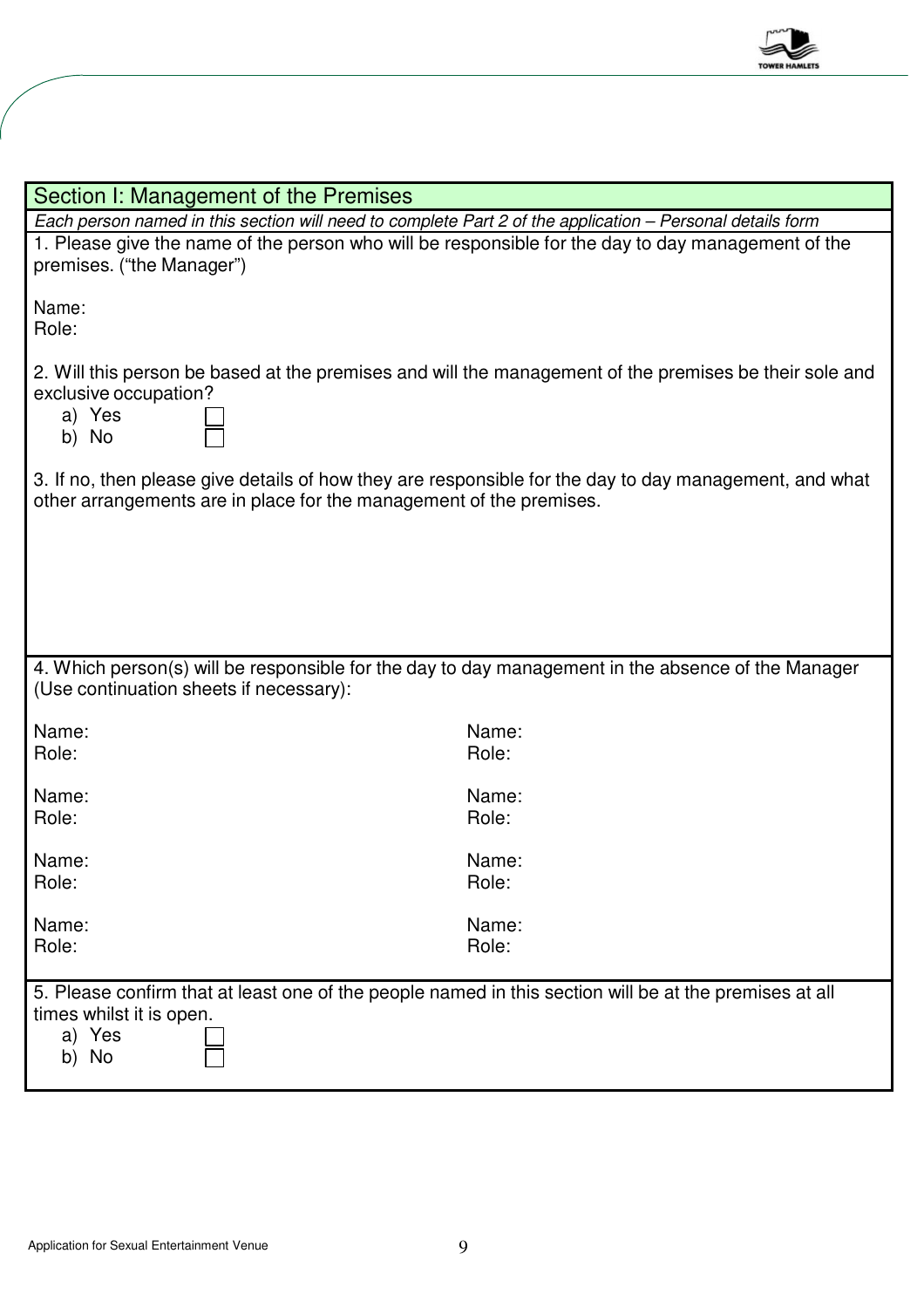

## Section J: Details of any further information relevant to this application

Please state below any further information which the applicant would wish to be taken into account when this application is considered (This space may also be used to amplify answers to any previous questions)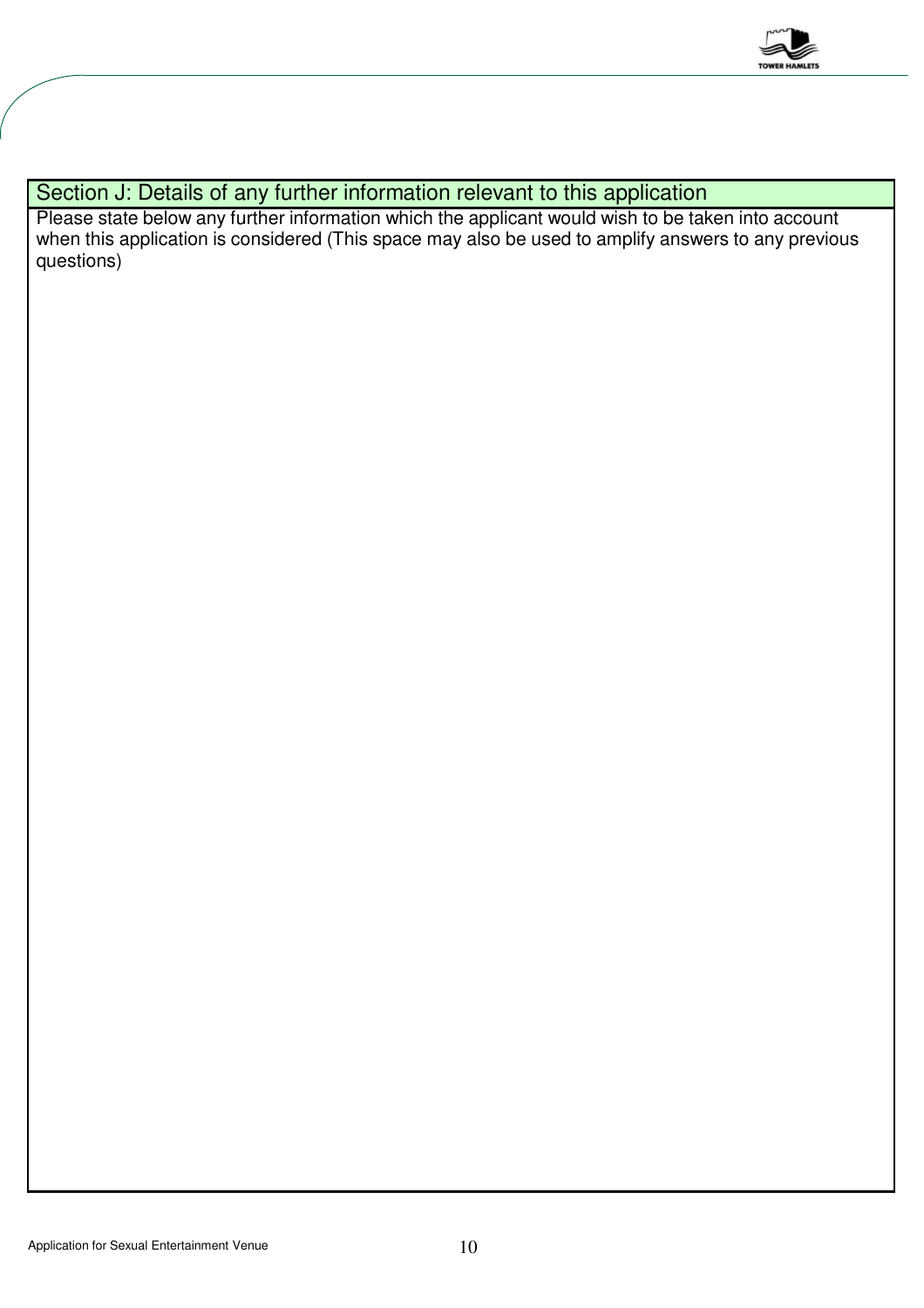

| Section K: Additional documentary requirements                                                              |                                                                                                                                                                      |                         |  |  |  |
|-------------------------------------------------------------------------------------------------------------|----------------------------------------------------------------------------------------------------------------------------------------------------------------------|-------------------------|--|--|--|
| The applicant must provide the following documentation, in addition to those documents already requested in |                                                                                                                                                                      |                         |  |  |  |
| prior sections of this application form.                                                                    |                                                                                                                                                                      |                         |  |  |  |
|                                                                                                             | Documents included with this application                                                                                                                             | Included                |  |  |  |
| $\mathbf{1}$                                                                                                | The prescribed fee by a cheque made payable to the London Borough of Tower Hamlets                                                                                   | Yes <sup>1</sup><br>`No |  |  |  |
|                                                                                                             | (LBTH). You can also phone 020 7364 5008 or http://www.towerhamlets.gov.uk/pay                                                                                       |                         |  |  |  |
| $\mathbf{2}$                                                                                                | Written consent of the lawful occupier of the premises or land who has control over the                                                                              | `No<br>Yes              |  |  |  |
|                                                                                                             | premises or land                                                                                                                                                     |                         |  |  |  |
| 3                                                                                                           | Code of practice for dancers/performers                                                                                                                              | Yes<br>Μo               |  |  |  |
| $\overline{\mathbf{4}}$                                                                                     | Policy for welfare of dancers/performers                                                                                                                             | Yes<br>No.              |  |  |  |
| 5                                                                                                           | Code of practice for customers                                                                                                                                       | Yes<br>No.              |  |  |  |
| 6                                                                                                           | A personal details form (Part 2 of the application form) for each person named in the                                                                                | N٥.<br>Yes              |  |  |  |
|                                                                                                             | application                                                                                                                                                          |                         |  |  |  |
| $\overline{7}$                                                                                              | A basic DBS check for each person named in the application                                                                                                           | Yes<br>Μo               |  |  |  |
| 8                                                                                                           | A recent passport size photograph for each person named in the application, each copy<br>bearing the name in block capitals of the person whose likeness it bears.   | No.<br>Yes              |  |  |  |
| 9                                                                                                           | A site/location plan, (scale 1:1250) to show the location of the premises                                                                                            | Yes<br>No               |  |  |  |
| 10                                                                                                          | A premises plan (scale 1:100) of the premises, vehicle, vessel or stall in respect of                                                                                | No.<br>Yes              |  |  |  |
|                                                                                                             | which the licence is sought, showing:                                                                                                                                |                         |  |  |  |
|                                                                                                             | a) The internal layout of the premises including stage, bars, cloakroom, WCs,                                                                                        |                         |  |  |  |
|                                                                                                             | performance areas, dressing rooms, kitchen, and any external areas to be used                                                                                        |                         |  |  |  |
|                                                                                                             | (e.g. smoking areas).                                                                                                                                                |                         |  |  |  |
|                                                                                                             | b) Public areas and staff/private areas to be clearly defined                                                                                                        |                         |  |  |  |
|                                                                                                             | Uses for different areas in the premises (e.g. performance areas, reception etc.)<br>C)                                                                              |                         |  |  |  |
|                                                                                                             | d) Any fixed structures or objects                                                                                                                                   |                         |  |  |  |
|                                                                                                             | e) all means of ingress and egress from the premises                                                                                                                 |                         |  |  |  |
|                                                                                                             | Position of CCTV cameras<br>f)                                                                                                                                       |                         |  |  |  |
|                                                                                                             | The location and type of any fire safety and any other safety equipment<br>g)                                                                                        |                         |  |  |  |
|                                                                                                             | The location of emergency exits<br>h)                                                                                                                                |                         |  |  |  |
|                                                                                                             | The position of ramps, lifts or other facilities for the benefit of disabled people.<br>i)<br>Any parts of the premises that may be inaccessible to disabled people. |                         |  |  |  |
|                                                                                                             | Other standard metric scales may be acceptable if more practical for the size of the                                                                                 |                         |  |  |  |
|                                                                                                             | premises.                                                                                                                                                            |                         |  |  |  |
| 11                                                                                                          | A drawing (scale 1:100) showing the front elevation as existing (and as proposed if                                                                                  | Yes<br>No               |  |  |  |
|                                                                                                             | changes are to be made to it) of the premises, vehicle, vessel or stall in respect of which                                                                          |                         |  |  |  |
|                                                                                                             | the licence is sought. Other standard metric scales may be acceptable if more practical                                                                              |                         |  |  |  |
|                                                                                                             | for the size of the premises.                                                                                                                                        |                         |  |  |  |
|                                                                                                             | Evidence of public notice and service                                                                                                                                |                         |  |  |  |
| 12                                                                                                          | Complete copy of the newspaper advert advertising the application                                                                                                    | Yes<br>Μo               |  |  |  |
| 13                                                                                                          | Copy of the notice displayed on or near the premises advertising the application                                                                                     | Yes<br>No               |  |  |  |
| 14                                                                                                          | Copy of affidavit or statutory declaration that the notice of application has been                                                                                   | Yes<br>No               |  |  |  |
|                                                                                                             | displayed on or near the premises, in a place where the notice can be conveniently read                                                                              |                         |  |  |  |
|                                                                                                             | by the public as required by paragraph 10(10) schedule 3 to the Local Government                                                                                     |                         |  |  |  |
|                                                                                                             | (Miscellaneous Provisions) Act 1982 (as amended).                                                                                                                    |                         |  |  |  |
| 15                                                                                                          | Evidence of the due service upon the Chief officer of police as required by paragraph                                                                                | Yes<br>No               |  |  |  |
|                                                                                                             | 10(14) schedule 3 to the Local Government (Miscellaneous Provisions) Act 1982 (as                                                                                    |                         |  |  |  |
|                                                                                                             | amended), of a copy of this application and its required documentation.                                                                                              |                         |  |  |  |